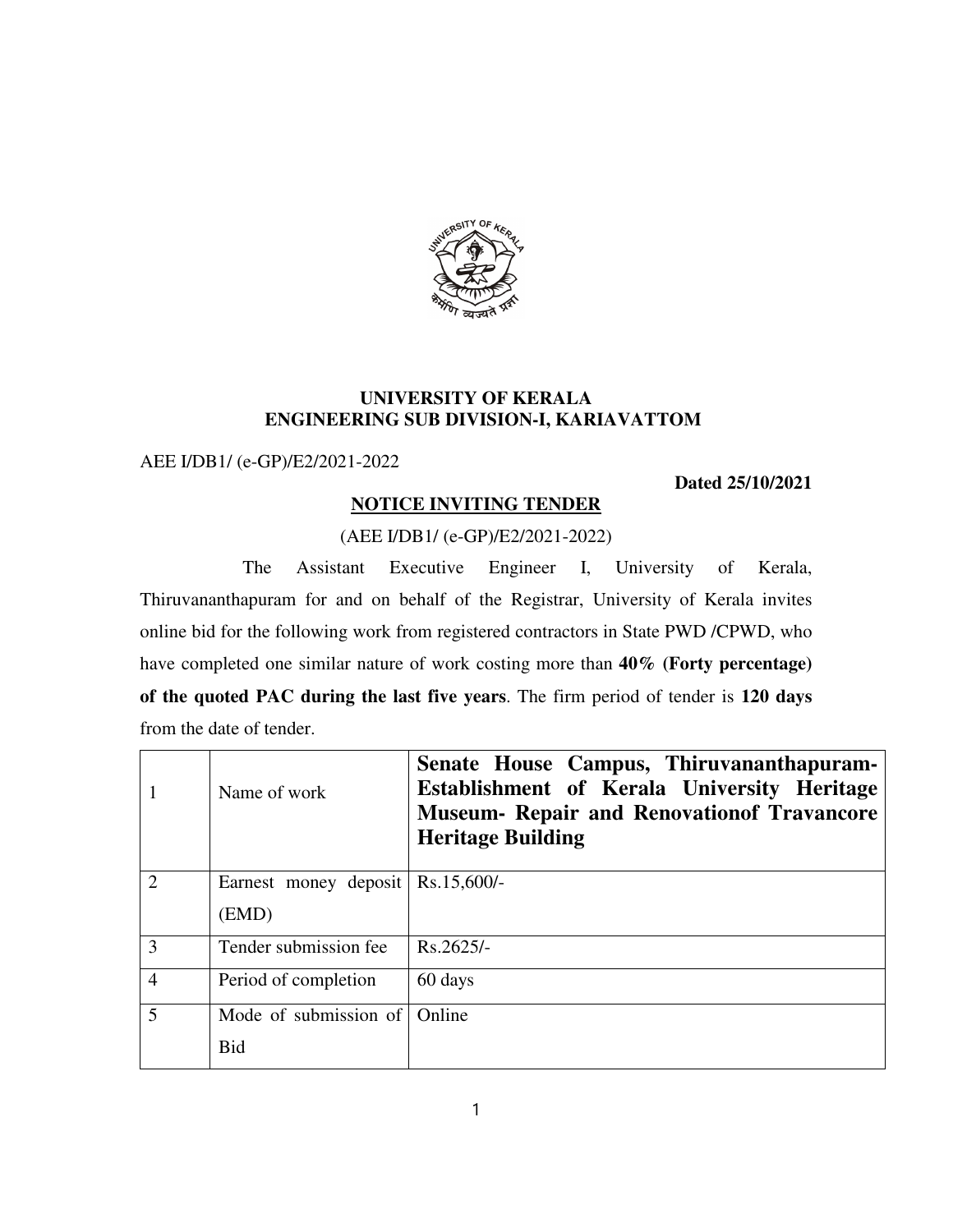| 6              | <b>Tender Documents</b>                                    | Can                    | be             | downloaded           | from | the | website | WWW. |
|----------------|------------------------------------------------------------|------------------------|----------------|----------------------|------|-----|---------|------|
|                |                                                            | etenders.kerala.gov.in |                |                      |      |     |         |      |
| $\overline{7}$ | Last date and Time of $\vert 03/11/2021, 5.00 \text{ pm}$  |                        |                |                      |      |     |         |      |
|                | submission of tenders                                      |                        |                |                      |      |     |         |      |
|                | by online                                                  |                        |                |                      |      |     |         |      |
| 8              | Last date and Time of $\vert 06/11/2021, 10.30 \text{ am}$ |                        |                |                      |      |     |         |      |
|                | submission of relevant                                     |                        |                |                      |      |     |         |      |
|                | documents by<br>speed                                      |                        |                |                      |      |     |         |      |
|                | post                                                       |                        |                |                      |      |     |         |      |
| 9              | time<br>of<br>and<br>Date                                  |                        |                | 06/11/2021, 11.00 am |      |     |         |      |
|                | opening of tender                                          |                        |                |                      |      |     |         |      |
| 10             | TenderPAC                                                  |                        | Rs.10,39,921/- |                      |      |     |         |      |
| 11             | Class of contractor                                        |                        | D and above    |                      |      |     |         |      |

 General tender documents and tender schedule can be downloaded in A<sup>4</sup> plain size paper free of cost from the website www.etenders.kerala.gov.in. **Duly filled up and signed tender schedule along with relevant documents should also be sent to the Registrar, University of Kerala Palayam Thiruvananthapuram, Pin-695034**, by speed post so as to reach before the date and time specified. The cover containing the documents should superscribe the name of work, tender number, and last date of submission of tender.

Documents to be submitted along with bid through online/ speed post.

| SI.No          | <b>Through online</b>            | Through speed post                  |  |  |
|----------------|----------------------------------|-------------------------------------|--|--|
|                | Scanned copy of valid            | Copy of valid registration          |  |  |
|                | registration, G.S.T certificate, | certificate, G.S.T certificate, PAN |  |  |
|                | PAN certificate                  | attested by a gazetted officer      |  |  |
| $\overline{2}$ | Scanned copy of experience       | Copy of experience certificate      |  |  |
|                | certificate                      | attested by a gazetted officer      |  |  |
| 3              | Scanned copy of duly filled e-   | Duly filled e-payment requisition.  |  |  |
|                | payment form                     |                                     |  |  |